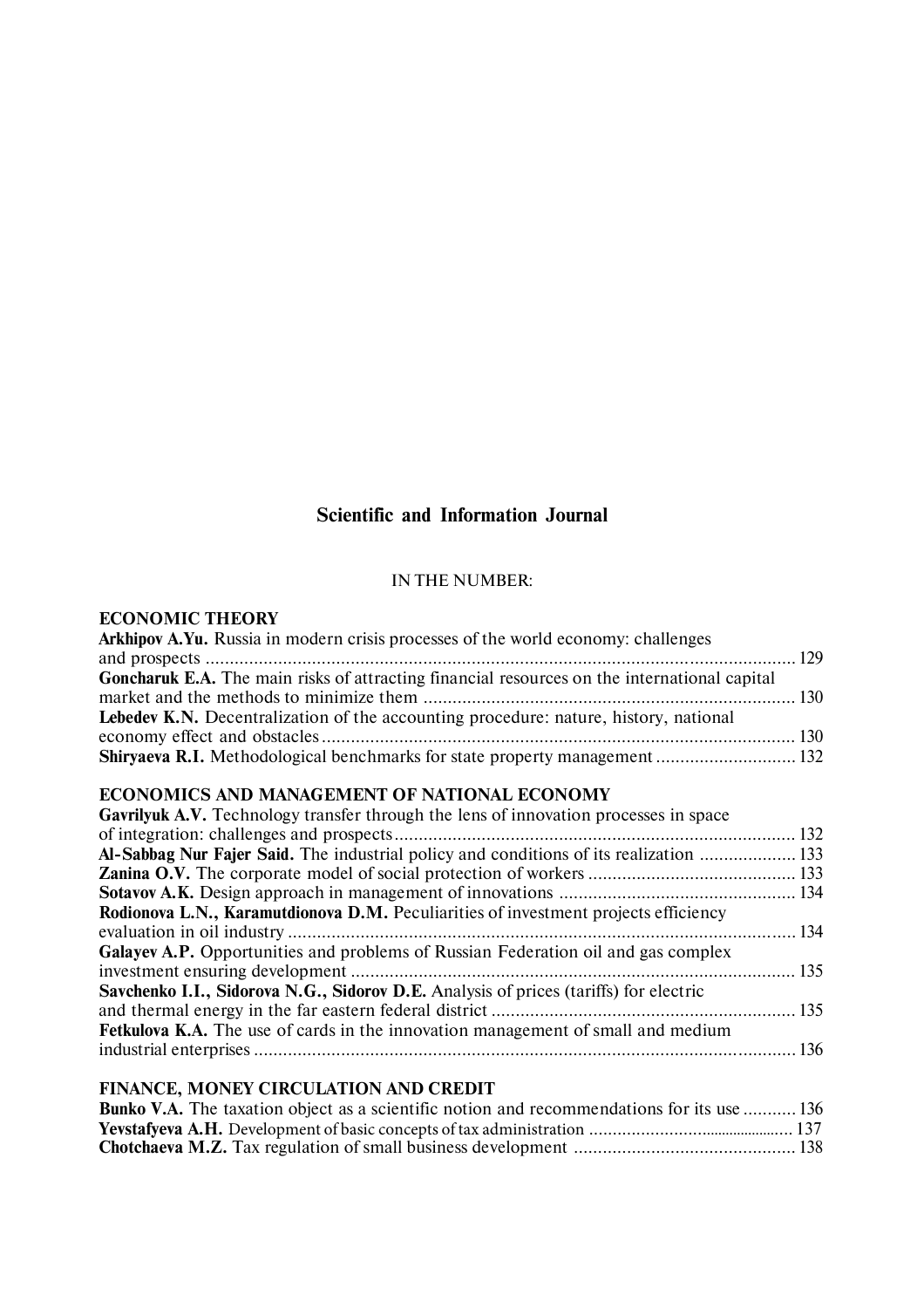| 128 English Version             | Economic<br><b>Sciences</b>                                                                    | 9(130)<br>2015 |
|---------------------------------|------------------------------------------------------------------------------------------------|----------------|
|                                 | <b>Dikaeva Zh.A.</b> Problems and approaches to management of budget planning                  |                |
|                                 |                                                                                                |                |
|                                 | Yanov V.V. Credit portfolio of commercial bank: the paradigm of modern aspects 139             |                |
|                                 | <b>Tsaregorodtsey D.I.</b> Development of leasing relations in conditions of regional          |                |
|                                 |                                                                                                |                |
| <b>BOOK KEEPING, STATISTICS</b> | <b>Minikeev R.T.</b> The retrospective overview of the global economic studies devoted         |                |
|                                 |                                                                                                |                |
|                                 | <b>Guskov S.Yu., Levin V.V.</b> Statistical evaluation of indicators of the validity of banks' |                |
|                                 |                                                                                                |                |
|                                 | <b>Ryzhova L.I.</b> Conceptual approaches to the automation of the administrative account      |                |
|                                 |                                                                                                |                |
|                                 |                                                                                                |                |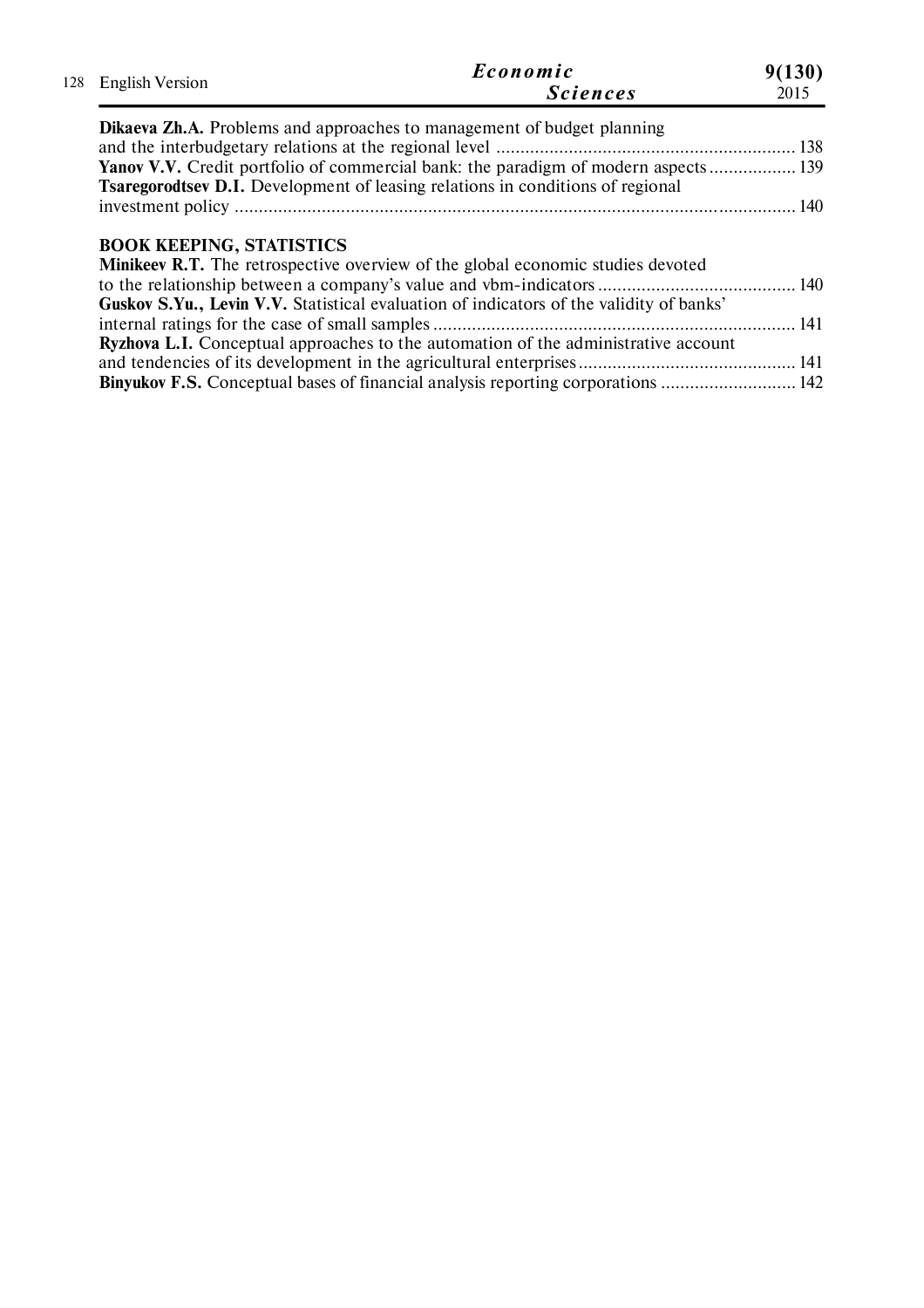### **RUSSIA IN MODERN CRISIS PROCESSES OF THE WORLD ECONOMY: CHALLENGES AND PROSPECTS**

© 2015 Arkhipov Alexey Yurievich Doctor of Economics, Professor, Director Higher School of Business at Southern Federal University 23 liniya str., 43, Rostov-on-Don, Russia, 344019 E-mail: arkhipov@sfedu.ru

The article analyzes the causes of crisis phenomena in Russia in the context of global economic processes, the experience and directions of improvement of anti-crisis economic policy, the importance, the capabilities, the ways of implementation of the import substitution, the need for interaction between government, business and society to overcome the crisis.

*Key words:* Russia, modern world crisis economic processes, sanctions, anti-sanctions, economic anti-crisis policy, import substitution.

In the modern world the tendency to multipolarity, manifested in the increasing role of emerging economies, causes activity of the leader of globalization - the USA to preserve political and military monopoly by destabilization in different regions of the world, including the post-Soviet space, Ukraine. Independent Russian policy provokes the opposition, the application of sanctions.

Sanctions and applied anti-sanctions constitute not only a threat to our economy, but also bring opportunities for the development of our domestic production. This requires a special system of measures. In Russia the experience of successful anti-crisis policy has been already obtained during the development after the 1998 crisis, during the WTO accession.

The main part of this policy must be the import substitution: determination of the most demanded product groups, government support for their production, providing preferences to enterprises which produce import-substituting products, including subsidies for reimbursement of expenses on interest payment on loans. The import substitution is demanded and probably there are concrete examples of its implementation in agriculture, military-industrial complex, manufacturing industry, including consumer goods manufacturing.

The important direction of overcoming crisis phenomena in the economy of our country is to overcome infantilism of national business, which so far prefers trade and mediating instead of production development.

The effective anti-crisis measures can be implemented only by the interaction between government, business and society, by creating conditions for business development and activity of business itself, by society support, which will contribute to a shift from resource-oriented model of economy to the development of high-tech manufacturing industries.

#### *References*

1. World Economic Outlook. October 2014. URL: www.imf.org.

2. Financial Times: v mire voznikla novaya "Bolshaya semerka" ekonomik [Financial Times: new "Group of Seven" economies emerged in the world]. URL: www.ria.ru/economy/20141008/ 1027482357.html#ixzz3Fa7CnXyo.

3. *Kuvalin D.B., Moiseev A.K.* Rossiskie predpriyatia v konce 2013 goda: reaktcia na vstuplenie v VTO i snigenie tempov ekonomicheskogo rosta // Problemy prognozirovania [Russian enterprises at the end of 2013: reaction on the WTO accession and decline in economic growth // Studies on Russian Economic Development]. 2014. No 3.

4. Rossisky statistichesky egegodnik [Russian Statistical Yearbook]. URL: www.gks.ru.

**9(130)**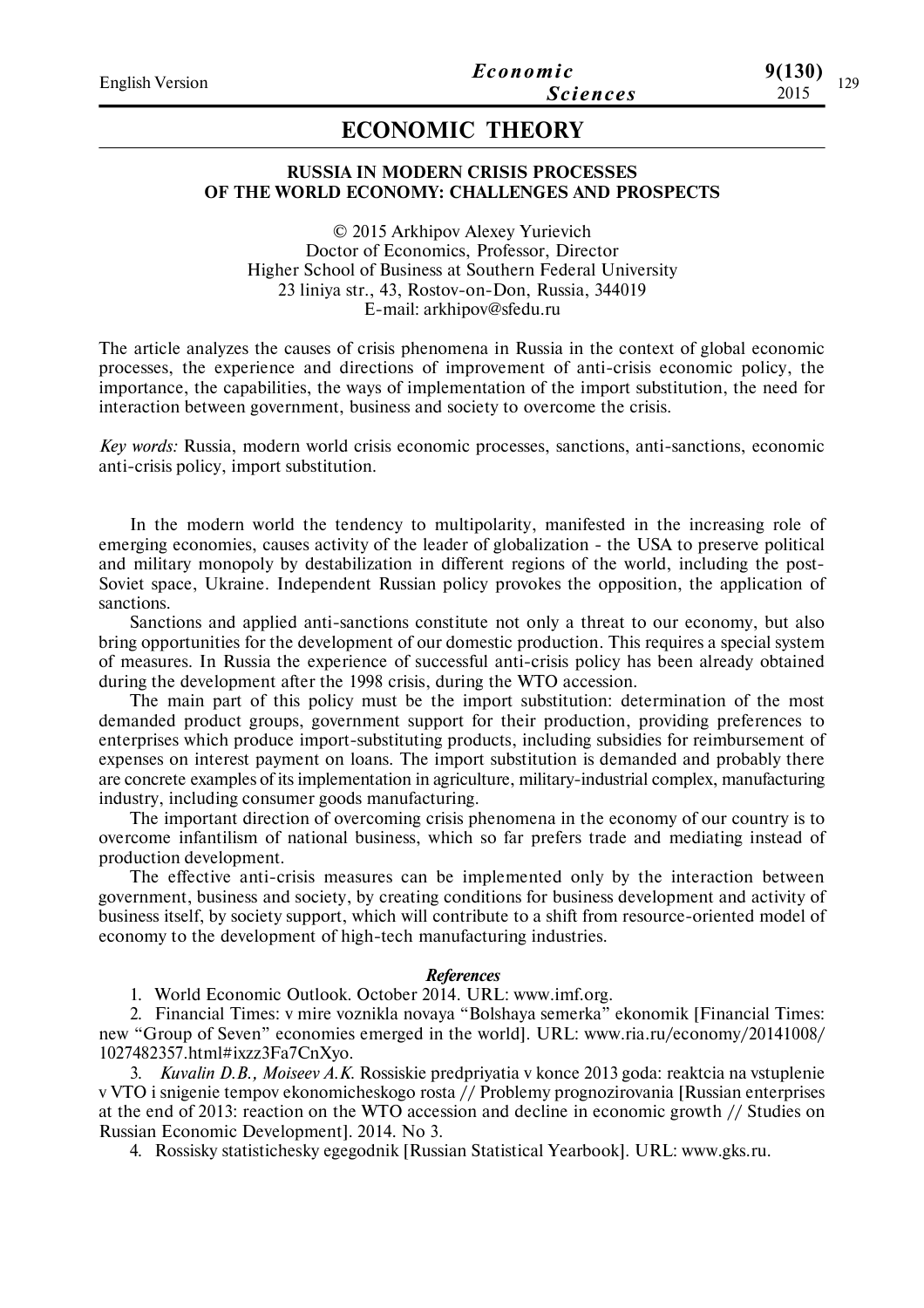|                     | Economic        | 9(130) |
|---------------------|-----------------|--------|
| 130 English Version | <b>Sciences</b> | 2015   |

5. *Belousov A.R.* Etapy stanovlenia rossiskoy modeli vospoizvodstva [Stages of formation of Russian reproduction model // Studies on Russian Economic Development]. 2001. No 2. P. 11 - 12.

6. *Belousov A.R.* Effktivny ekonomichesky rost v 2001-2010 godah: uslovia i ogranichenia [Effective economic growth in 2001 - 2010: conditions and restrictions // Studies on Russian Economic Development]. 2001. No 1.

7. *Kadochnikov P.* Analiz importozameshenia v Rossii posle crizisa 1988 goda [Analysis of the import substitution in Russia after the 1998 crisis]. Мoscow, 2006.

8. *Vardul N., Makeev N., Smirnov K.* Poslednay kopilka Rossii. Kak istratat Fond Natsionalnogo blagosostoyania. [Last savings box of Russia. How the National Welfare Fund will be spent] // Moskovsky Komsomolets. URL: www.mk.ru/economics/2014/10/22/poslednyaya-kopilka-rossii-kakistratyat-fond-nacionalnogo-blagosostoyaniya.html.

9. Doing Business Report. URL: www.doingbusiness.org.

#### **THE MAIN RISKS OF ATTRACTING FINANCIAL RESOURCES ON THE INTERNATIONAL CAPITAL MARKET AND THE METHODS TO MINIMIZE THEM**

© 2015 Goncharuk Egor Alexandrovich St. Petersburg State University of Economics Sadovaya str., 21, St. Petersburg, Russia, 191023 E-mail: egorgoncharuk@yandex.ru

Analyzed and classified the main risks for companies in the private sector associated with raising funds on the international capital market, the basic methods of minimization. Presents the relationship between the relevant risks, methods to minimize them and their impact on the operations and financial position of the company.

*Key words:* funding, capital markets, risks, methods to reduce the risks.

#### **DECENTRALIZATION OF THE ACCOUNTING PROCEDURE: NATURE, HISTORY, NATIONAL ECONOMY EFFECT AND OBSTACLES**

© 2015 Lebedev Konstantin Nikolaevich Doctor of Economics, Associate Professor Financial University under the Government of the Russian Federation Leningradsky prospect, 49, Moscow, Russia, 125993 E-mail: KNLebedev@fa.ru

This article proposes a radical solution to the problem of duplication and overlap in the accounting at the enterprise, consisting in the transfer of cost-accounting of activities of the enterprise units to the units and focusing of accounting department on the audit and inspection of operational accounting and preparation of financial statements based on data of the units. And the effect of the proposed restructuring of the accounting system is much wider than the actual savings from elimination of duplication in accounting.

*Key words:* accounting procedure, decentralization of the accounting procedure, operational accounting, accounting.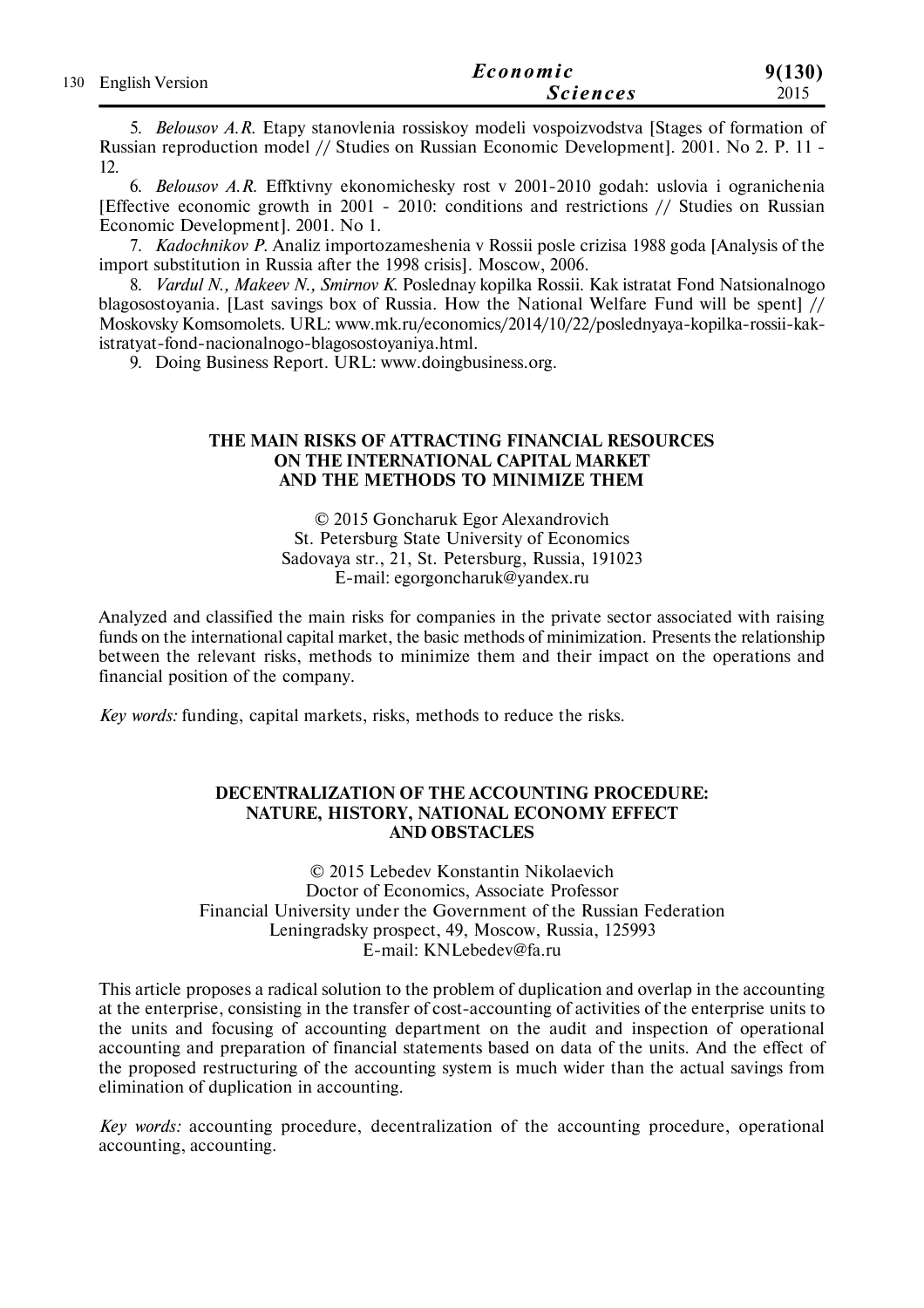| <b>English Version</b> | Economic        | 9(130)<br>121 |
|------------------------|-----------------|---------------|
|                        | <i>Sciences</i> | 2015<br>1 J 1 |

Currently accounting education promotes a system of accounting in the enterprise in which the whole accounting procedure is carried out in the accounting department, including collection of primary documents, reflection in the accounts of the relevant economic facts and then summarizing the relevant information in the accounts and in the financial statements of the company. Its full implementation in the accounting department leads to widespread duplication in accounting of operational records, not only natural and labor, but also cost, as the enterprise units are carrying out with varying degrees of completeness the cost accounting of their activities. In sales and procurement divisions, for example, a full cost accounting of settlements with buyers and suppliers is performed. It is important to note that the effectiveness of operational management of the enterprise directly depends on the extent to which the units have implemented the cost accounting of their activities. This means that units should perform their full cost accounting. Cost accounting carried out in the units is current, that is necessary for effective operational management, but also has more quality than the cost accounting provided by accounting department, as the units have the advantage over accounting department in accounting of their activities. It speaks to the meaninglessness of duplicate of cost-accounting, carried out in the units, in the accounting department. Decentralization of the accounting process will lead to a significant economic effect associated with the release of additional manpower, growth of efficiency of activity of enterprises due to the reduction of accounting work, increase of efficiency of operational management, development of economic interest, development of economic thinking among the workers in those units, improve of reporting, reduce of costs for accounting research and education, etc.

#### *References*

1. *Moiseenko G.I.* Teoriya bukhgalterskogo ucheta : ucheb. posobie [Theory of accounting : manual]. Moscow, 1979.

2. *Faiol' A.* Obshchee i promyshlennoe upravlenie // Upravlenie - eto nauka i iskusstvo: A. Faiol', G. Emerson, F. Teilor, G. Ford [General and industrial management // Management is the science and art]. Moscow, 1992.

3. *Nechitailo A.I., Nechitailo I.A., Tomshinskaya I.N.* Teoriya bukhgalterskogo ucheta: ucheb. posobie [Theory of accounting : manual]. Moscow, 2015.

4. Polozhenie Ob otdele sbyta [The situation About the sales Department's "Instructions"] / / Sait "Instruktsii". URL: http://www.d-instrukciya.ru/polozheniya-ob-otdelach/ polozheniye-obotdele-sbita.

5. *Dorokhin G.* Pochemu bez ERP-sistemy "Stroidormash" ne mog tochno poschitat' sebestoimost' produktsii [Why ERP-systems, "Stroydormash" could not accurately count the cost of production] // Finansovyi direktor*.* 2010. No. 2. URL: http://e.fd.ru/default.aspx?mid=5159.

6. *Palaksova N.N., Safina Z.Z.* Uchet materialov v bukhgalterii [Accounting of materials in accounts Department] // NOVAINFO.RU. URL: http://novainfo.ru/archive/29/uchet-materialovv-buhgalterii.

7. *Sherr I.F.* Bukhgalteriya i balans [Bookkeeping and balance]. Moscow, 1926.

8. *Sheremet A. D.* Teoriya ekonomicheskogo analiza: Uchebnik [Theory of economic analysis: Textbook]. Moscow, 2002.

9. *Sinyaeva Yu., Novikov E.* Ryady bukhgalterov poredeyut vtroe [The ranks of accountants becomes rarer three times] // Ezhednevna delovaya gazeta RBK. 2013. 24 May. Friday (No. № 089 (1622)). URL: http://rbcdaily.ru/economy/562949987060654.

10. Upravlenie proizvodstvennymi zatratami mashinostroitel'nogo predpriyatiya OAO "Stroidormash" [Upravlenie proizvodstvennymi zatratami mashinostroitel'nogo predpriyatiya OAO "Stroidormash"]. Gosudarstvo. Biznes. IT. URL : http://tadviser.ru/a/117079.

11. Obshhaja harakteristika sluzhby material'no-teh¬nicheskogo snabzhenija kujbyshevskoj zheleznoj dorogi [General characteristics of service logistics Kuibyshev railway] // Sajt LocalTransport. URL: http://www.localtransport.ru/loctrans-864-3.html.

12. *Palii V.F.* Upravlencheskii uchet izderzhek i dokhodov (s elementami finansovogo ucheta) [Management accounting for costs and revenues (with elements of financial accounting)]. Moscow, 2006.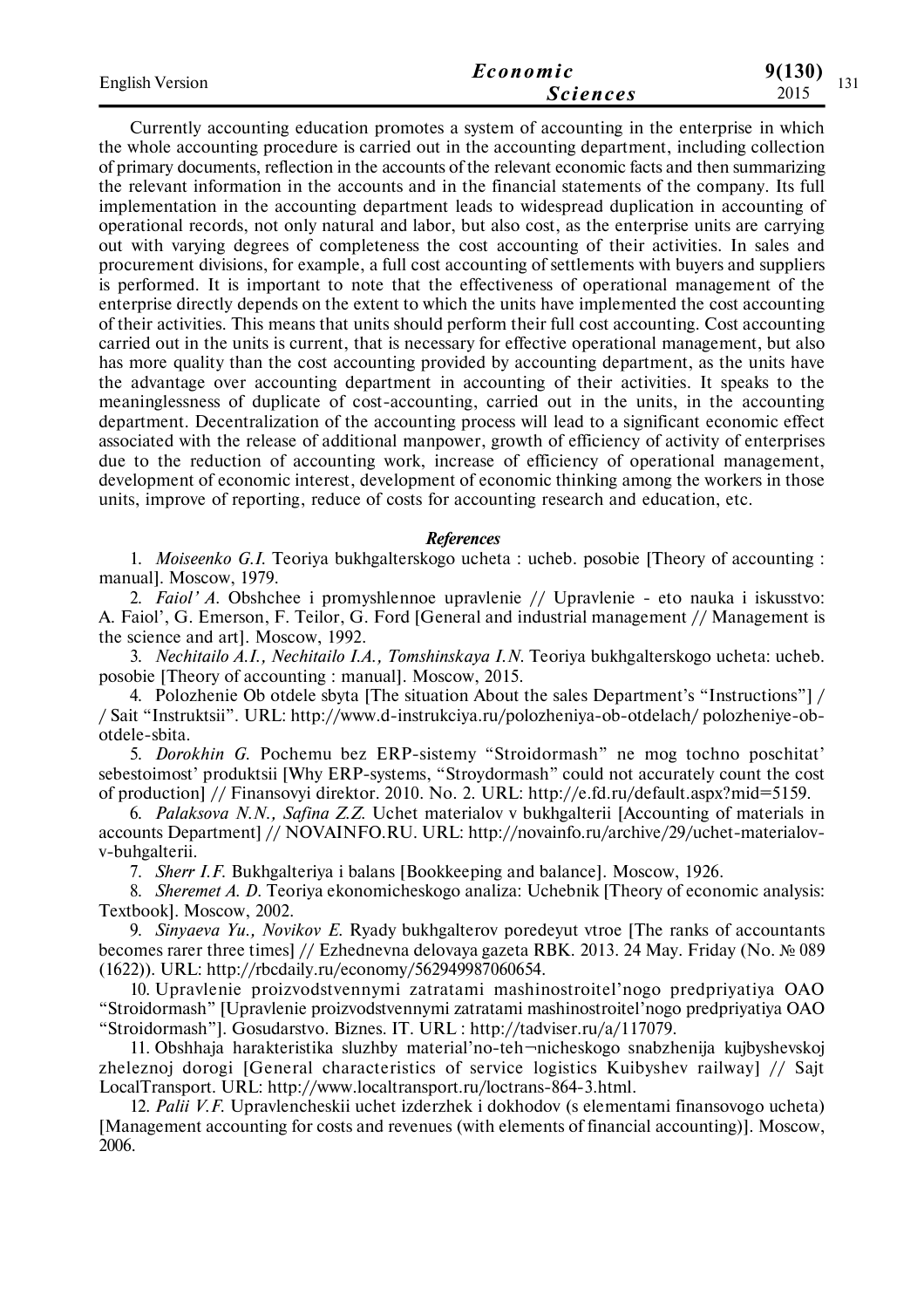| 132 English Version | Economic        | 9(130) |
|---------------------|-----------------|--------|
|                     | <b>Sciences</b> | 2015   |

13. *Garrison Ch.* Operativno-kal'kulyatsionnyi uchet proizvodstva i sbyta [Operational-cost accounting of production and sales]. Moscow, 1931.

#### **METHODOLOGICAL BENCHMARKS FOR STATE PROPERTY MANAGEMENT**

© 2015 Shiryaeva Rimma Ivanovna PhD in Economics, Leading Staff Scientist Institute of Economics of the Russian Academy of Sciences Nakhimovsky prospect, 32, Moscow, Russia, 117218 E-maila: tzeldner@gmail.com

It also focuses on the necessity of development of methodological bases of management of public property and their use as methodological guidelines legislative and administrative activity. Notes the negative consequences of the absence of such benchmarks.

*Key words:* state ownership, management, methodology, concept, motivation, efficacy, mechanisms of realization of state ownership, institutional environment and social interests.

The article is devoted to the justification of the need to develop methodological bases of management of state property, and their use as a guiding framework as a law-creative activities and management practices of its use-it. The thesis about what subjects to councils-tion of state property necessary methodological guidelines that guide the formation of the system of state property management in the development of mechanisms and institutes-ing, ensuring its full implementation, taking into account its essential characteristics. It is shown that the role of such benchmarks must fulfill the key principles of management of state property developed and legally formalized in the concept of state property management. Vano-argue that adherence to these principles should be charged with the obliged subjects, of its regulation. Proposed their ispolzova-set as a criterion for evaluation of their activities. Noting the absence in Russia is currently fulfilling the concept of management gosu state property and shows its negative impact on the management of distorting the motivation of subjects councils-ment.

## **ECONOMICS AND MANAGEMENT OF NATIONAL ECONOMY**

#### **TECHNOLOGY TRANSFER THROUGH THE LENS OF INNOVATION PROCESSES IN SPACE OF INTEGRATION: CHALLENGES AND PROSPECTS**

© 2015 Gavrilyuk Artem Vladimirovich Moscow State University named after M.V. Lomonosov Lenin Hills, 1, Moscow, Russia, 119991 E-mail: a.gavriljuk@mail.ru

Discusses the peculiarities of technology transfer in the conditions of strengthening of integration ties. Currently many States face several challenges in the development of domestic production and important role in issues of localization and technology transfer. Whether the ability of enterprises to integrate into international production chains? How to get and adapt for the production of the most promising available technology with the lowest cost? Is it possible to consider existing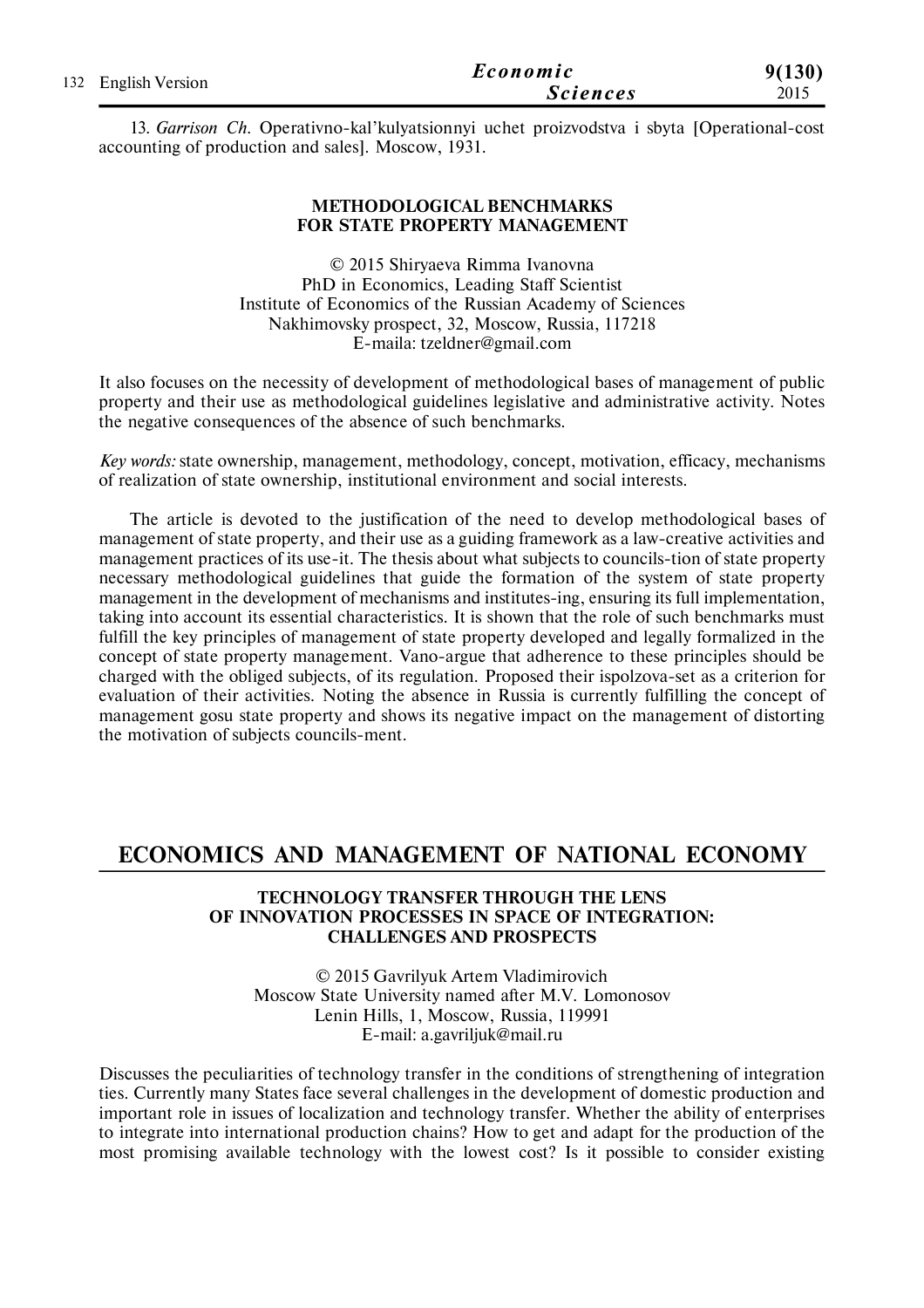| <b>English Version</b> | Economic        | 9(130)<br>$\sim$ $\sim$ |
|------------------------|-----------------|-------------------------|
|                        | <i>Sciences</i> | 1 J J<br>2015           |

international and national standards a barrier to innovation or is it a driver of technological development? How to accelerate economic development of the countries of the Eurasian economic Union?

*Key words:* technology transfer, innovations, innovation activity, international integration, technological and production cooperation, competitiveness, scientific and technological cooperation.

#### **THE INDUSTRIAL POLICY AND CONDITIONS OF ITS REALIZATION**

© 2015 Al-Sabbag Nur Fajer Said St. Petersburg State University of Economics Sadovaya str., 21, St. Petersburg, Russia, 191023 E-mail: nowara\_1986@hotmail.com

In article questions of industrial policy realization for various economic conditions are considered. It is shown, that the industrial policy is maybe effective only at the account of external economic conditions and conditions of economy of the state, as well as political realities. The analysis of Russian industrial policy during 1991-2015 is given.

*Key words:* the industrial policy, the industry.

## **THE CORPORATE MODEL OF SOCIAL PROTECTION OF WORKERS**

© 2015 Zanina Olga Vladimirovna Kursk State Agricultural Academy named after I.I. Ivanov K. Marks str., 70, Kursk, Kursk region, Russia, 305021 E-mail: o.zanina@inbox.ru

The article presents a model of the system of social protection of workers, according to which each organization (the company) will be involved in the development of social partnership. Guaranteed unit is installed for all employees and is regulated at the state level. The remaining blocks are the corporate system of social protection of workers. Since a large number of Russian organizations are not involved in the development of social partnership, is invited to the systematization of the corporate units, depending on the size of the organization.

*Key words:* social protection; social guarantees, social partnership, mechanisms of social protection of workers.

The mechanisms of social protection of workers are different from the mechanisms of social protection of the population. Thus, the first directed only to the citizens, the leading career and the latter cover the entire population, depending on the orientation. Studies have shown the ineffectiveness of the existing mechanisms in modern Russia and the extremely low level of social guarantees. The main direction of improvement of social protection is to increase the significance of social guarantees for workers. It should take place simultaneously at both the state and corporate level.

It is proposed for all organizations, enterprises at the legislative level to fix uniform blocks of social protection of workers.

Guaranteed unit is installed for all employees and is regulated at the state level. The remaining blocks are the corporate system of social protection of workers. Since a large number of Russian organizations are not involved in the development of social partnership, is invited to the systematization of the corporate units, depending on the size of the organization.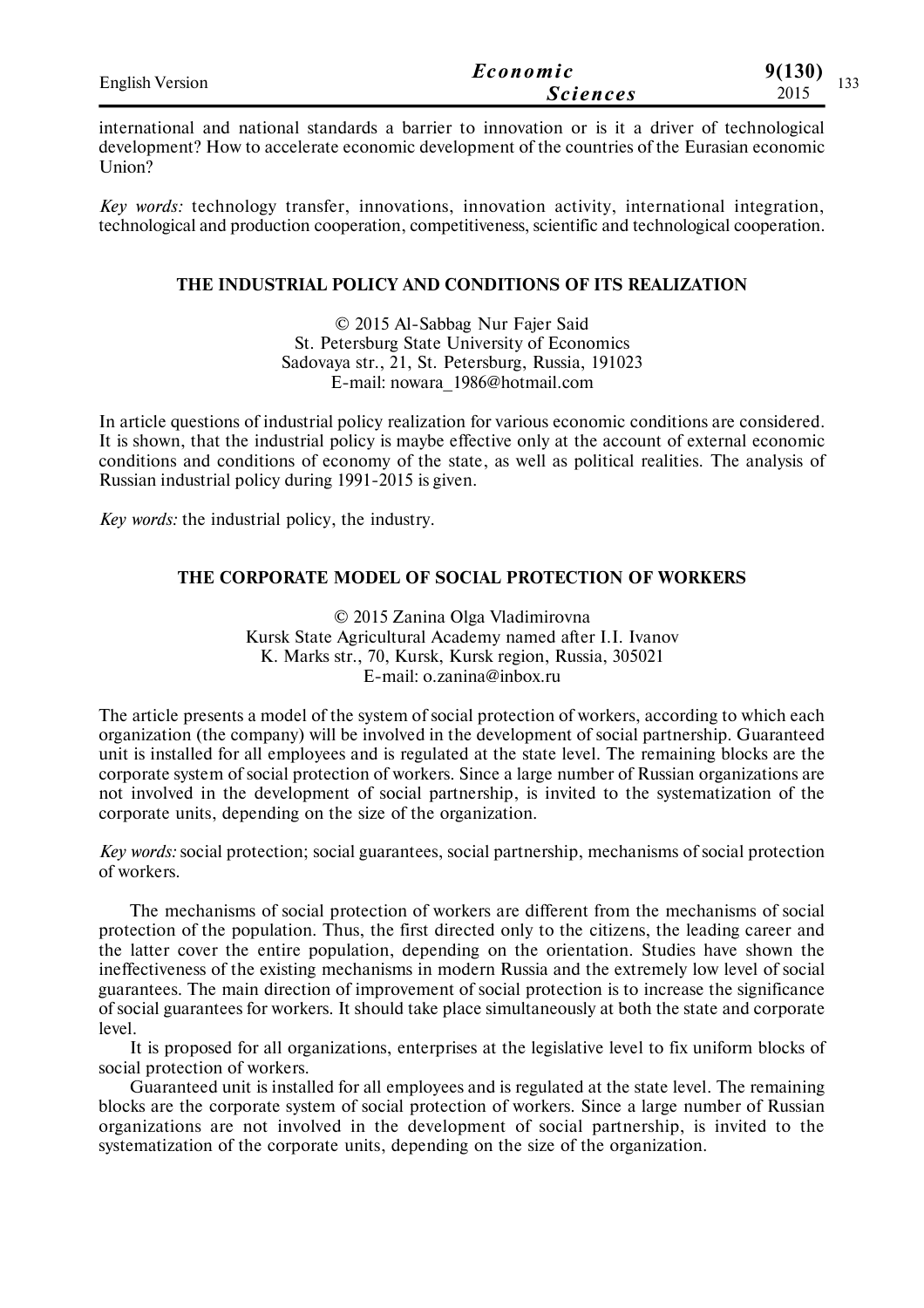| 134 English Version | Economic | 9(130)          |      |
|---------------------|----------|-----------------|------|
|                     |          | <b>Sciences</b> | 2015 |

According to the presented systematization of microenterprises are required to provide their employees social guarantees established by the state - the guaranteed block as well as a minimum set of corporate guarantees - the organizational unit (basic).

Small businesses in addition to the guaranteed unit must provide employees guarantees established in the organizational unit (extended).

Medium-sized enterprises according to the presented systematization are obliged to provide a guarantee for three blocks - a guaranteed block, human resources development, to ensure the unit working conditions.

Large enterprises should use all the blocks, special attention is given to block the social responsibility of business. Thus, every business, in spite of the volume of production will be involved in the development of social partnership. Workers organizations will receive additional social protection. Every citizen when applying for a job, knowing the characteristics of the enterprise, will have information on a set of social guarantees that must be granted.

#### **DESIGN APPROACH IN MANAGEMENT OF INNOVATIONS**

© 2015 Sotavov Abakar Kaplanovich St. Petersburg State University of Economics Sadovaya str., 21, St. Petersburg, Russia, 191023 E-maila: sotavov@unecon.ru

The importance of innovative design in management of innovations is revealed in this article, the special role of innovative projects in the field of IT is allocated. Features of the innovative process (IP), its adaptive character are investigated. Conceptual approaches to formation of IP and algorithm of its formation are considered, the principles of design approach and mechanisms of its realization in a business environment are revealed.

*Key words:* innovative process, design approach, adaptation, project, information technologies.

#### **PECULIARITIES OF INVESTMENT PROJECTS EFFICIENCY EVALUATION IN OIL INDUSTRY**

© 2015 Rodionova Lyudmila Nikolaevna Doctor of Economics, Professor © 2015 Karamutdionova Dinara Marsovna Ufa State Aviation Technical University K. Marx str., 12, Ufa, Republic of Bashkortostan, Russia, 450000 E-mail: rodion@ufanet.ru

The paper considers the peculiarities of investment projects efficiency evaluation in oil industry, which are connected with the fact that geological and engineering operations are accompanied by the change of the following technological parameters: oil extraction, fluid extraction, available disposal wells and development wells. Deviations of each technological component of the operation impact the total efficiency of the applied technique.

*Key words*: investment project, geological and engineering operations, economical efficiency.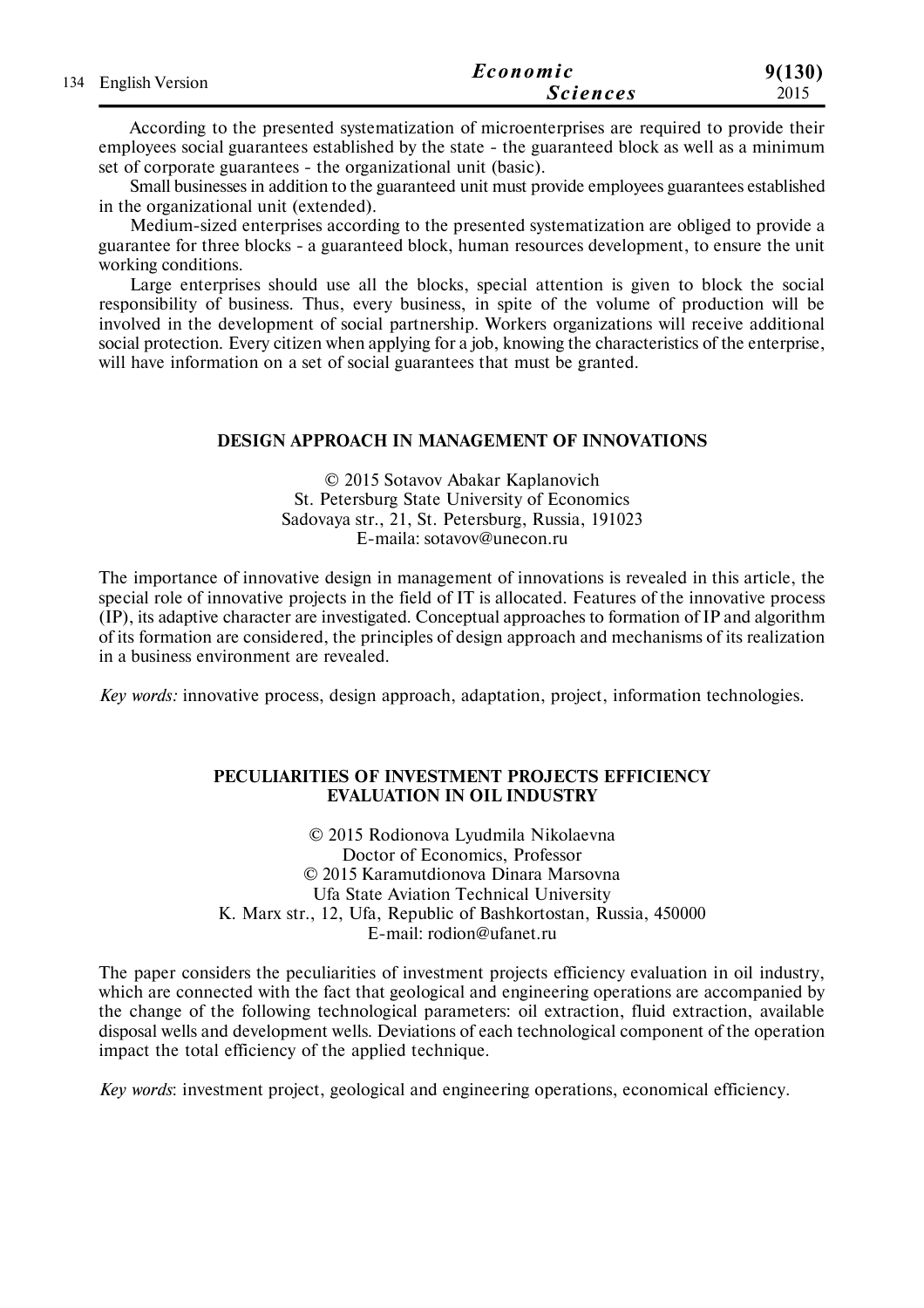| <b>English Version</b> | Economic        | 9(130)        |
|------------------------|-----------------|---------------|
|                        | <b>Sciences</b> | 1 J J<br>2015 |

### **OPPORTUNITIES AND PROBLEMS OF RUSSIAN FEDERATION OIL AND GAS COMPLEX INVESTMENT ENSURING DEVELOPMENT**

© 2015 Galayev Andrey Petrovich St. Petersburg State University of Economics Sadovaya str., 21, St. Petersburg, Russia, 191023 E-mail: Andrey.p.galaev@mail.ru

In this article questions of investment ensuring development of an oil and gas complex of the Russian Federation are considered. It is shown, that growth rates of investments advance growth rates of oil production in modern conditions. Advantages and shortcomings of implementation of production sharing agreements of an oil and gas complex to the state and corporation are analysed.

*Key words:* section of production, oil and gas complex, compensation of expenses.

#### **ANALYSIS OF PRICES (TARIFFS) FOR ELECTRIC AND THERMAL ENERGY IN THE FAR EASTERN FEDERAL DISTRICT\***

© 2015 Savchenko Irina Ivanovna PhD in Economics, Associate Professor © 2015 Sidorova Natalia Georgievna PhD in Economics, Professor © 2015 Sidorov Daniil Еugenievich Far Eastern Federal University Sukhanova str., 8, Vladivostok, Primorsky Kray, Russia, 690091 E-mail: savchenkoii@mail.ru, n0656@yandex.ru

The development of the Far East -one of the priority tasks of the state, due to the consolidation of the geopolitical challenge of the population in the territory. The development of the region requires to increase the economic efficiency of its fuel and energy complex. The efficiency is directly related to the level of prices (tariffs) for electricity and heat and the level of costs of production. The paper analyzes the level of prices (tariffs) for services FEC DFO and the reasons for their defining.

*Key words:* Far Eastern Federal District (DFO), fuel and energy complex (FEC), economic efficiency, the growth of prices (tariffs) for electricity, the reasons of growth of tariffs, depreciation facilities generating and network facilities.

The development of the Far East is one of the priority tasks of the state, which is associated with the geopolitical problem of fixing of the population in the area. The development of the region requires improving the economic efficiency of fuel-energy complex. The efficiency is directly related to the level of prices (tariffs) for electric and thermal energy and production costs. The article analyzes the level of prices (tariffs) for services of Tek DFO and the underlying reasons. The article notes that the level of electricity prices in Feb pretty high. Some of the factors that contribute to this situation. These are the following factors: the length of electric networks of high voltage, which causes a large share of electricity losses in distribution networks. In this connection, the final price of electricity, the share of the cost of services on electric power transmission is one of the highest in Russia; a significant share of thermal power plants running on fossil fuel in the electricity mix, respectively, high transport and storage costs on its delivery, storage and stockpiling of fuel; thermal power plants district high depreciation of generating equipment; long heating

<sup>\*</sup> The work was supported by the Ministry of education and science state order No. 1398.2014\*.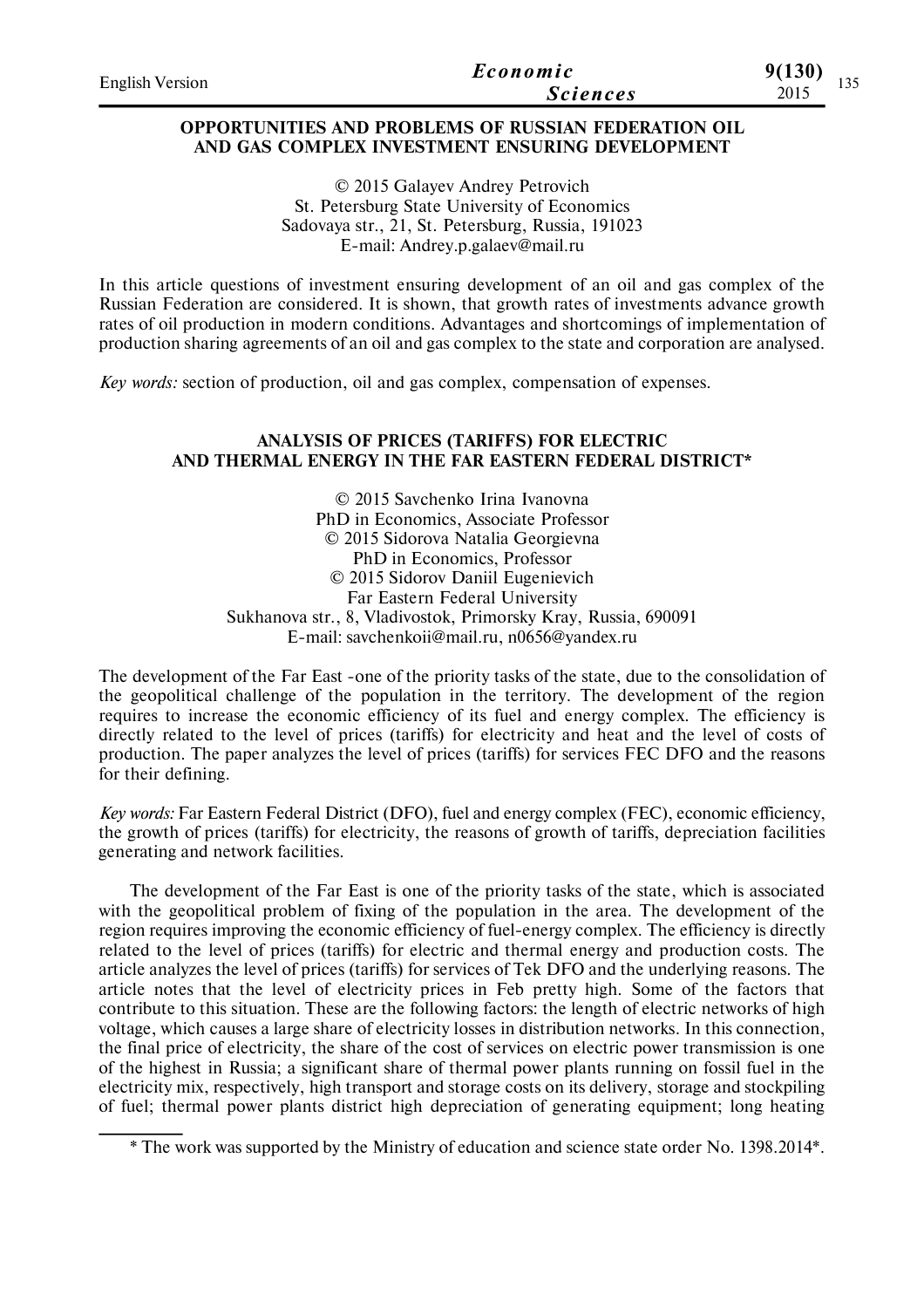| 136 English Version | Economic        | 9(130) |
|---------------------|-----------------|--------|
|                     | <b>Sciences</b> | 2015   |

season, coupled with low winter temperatures in the County; in the County in comparison with other Russian regions low level of application of energy saving technologies in production, daily life, including the construction of buildings and structures. Are the main reasons for the rise in retail electricity rates in the region.

#### **THE USE OF CARDS IN THE INNOVATION MANAGEMENT OF SMALL AND MEDIUM INDUSTRIAL ENTERPRISES**

© 2015 Fetkulova Kseniya Alexandrovna St. Petersburg State University of Economics Sadovaya str., 21, St. Petersburg, Russia, 191023 E-mail: natalia.fomina@mail.ru

The article discusses the concept of "map of innovation", methods of its use in the management of small and medium-sized industrial enterprises, analyzes the possibility of using the card of innovation in the provision of innovative continuity.

*Key words:* small and medium-sized industrial enterprises, the map of innovation, innovation, continuity.

# **FINANCE, MONEY CIRCULATION AND CREDIT**

## **THE TAXATION OBJECT AS A SCIENTIFIC NOTION AND RECOMMENDATIONS FOR ITS USE**

© 2015 Bunko Vladimir Andreyevich PhD in Economics Branch of St. Petersburg University of Economics in Pskov Krestovsky shosse, 2a, Pskov, Russia, 180004 Е-mail: bunkovladimir@yandex.ru

The issue of the tax object as a scientific notion is in the focus of attention of the article. The characteristics of this notion have been defined. The classification of tax kinds have been established on the basis of differences in taxation objects. A new approach has led to a more complete implementation of major tax functions. The ways to improve the standards of tax legislation have been presented and supported by examples.

*Key words:* items, transactions, facts, legal basis, characteristics, features, reality, acclaim, regulation.

In the first part of Tax Code it is stated that the taxation object should have quality characteristics (Art. 1 Cl. 38 Tax Code of the Russian Federation). It is not enough for the full implementation of tax functions. Therefore, the issue here to be posed is about the taxation object as a scientific notion to identify the nature and defining characteristics (features and relationships) of this notion. It has to be done not for the simple fact but for the purpose of changing experience in tax practice for the better.

The analysis has shown that it is possible to identify significant characteristics in the taxation object which are indicators of the taxation object as a scientific notion. Firstly, the taxation object should have economic basis; secondly, it should possess quality characteristics; thirdly, it should be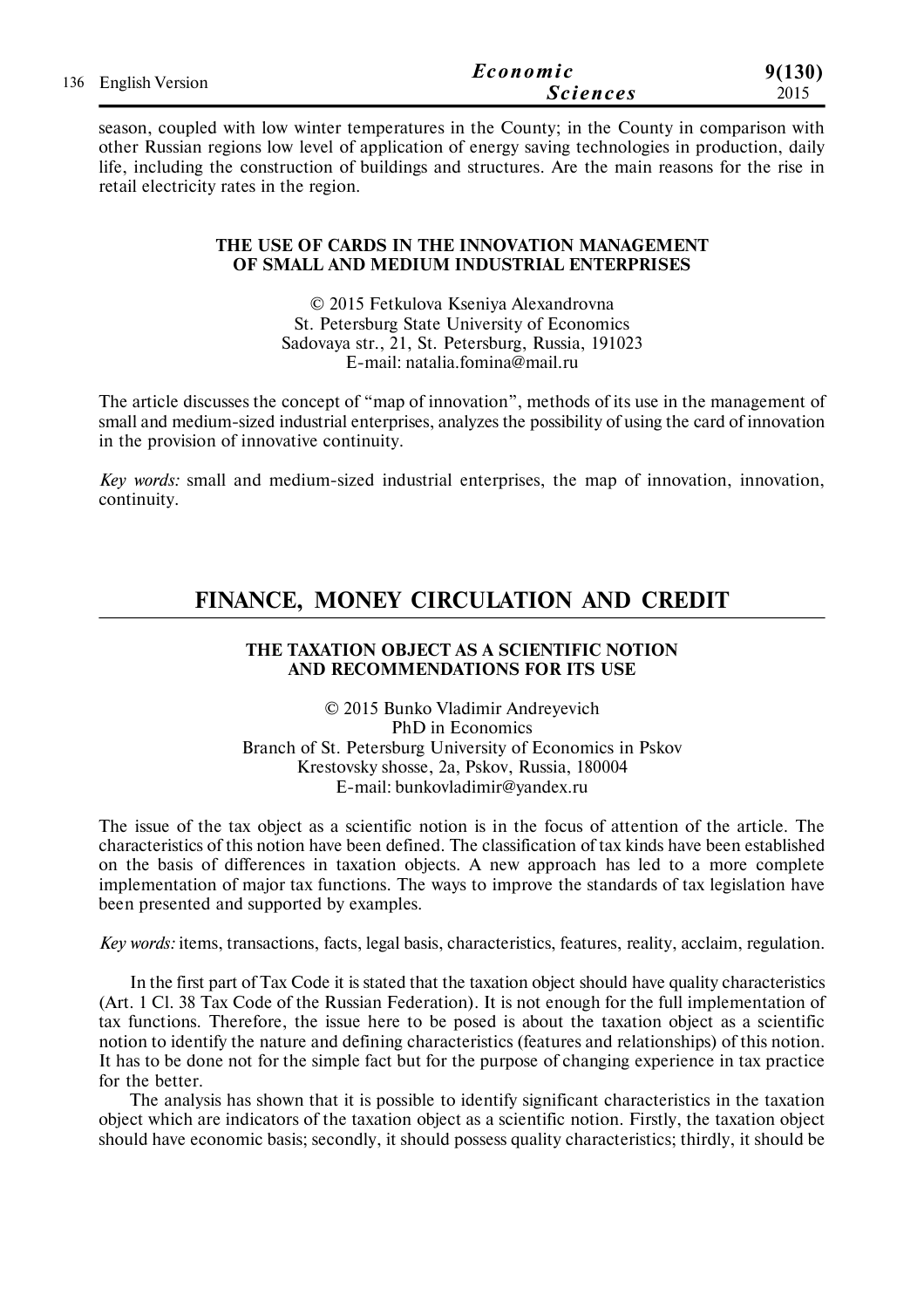| <b>English Version</b> | Economic        | 9(130)<br>1.27 |
|------------------------|-----------------|----------------|
|                        | <b>Sciences</b> | 1.31<br>2015   |

connected with the source of tax payment. The reflection of the facts of economic life in tax accounting registers makes the process open and true. It removes contradictions in economic and accounting approaches in the interpretation of the taxation object.

The author suggests making points to identified indicators of the taxation object in its description. The indication to quality characteristics leads to the implementation of its fiscal function, the indication to economic basis refers to the regulating tax function.

The article concludes that the taxation object is income, features and transactions generally implemented in economic activities and possessing stated indicators (features and relationships). The author proposes the classification of taxes which includes five groups different in taxation objects. The use of this classification will really help to reach uniformity in the distribution of tax burden due to tax objects and categories of taxpayers.

#### *References*

1. *Ozhegov S.I.* The Dictionary of the Russian Language: about 53 000 words / ed. by L.I. Skvortsov. 24th ed. Moscow, 2007.

2. *Chibinyov V.M., Brodsky M.N.* Tax Accounting: Study Guide. St. Petersburg, 2005.

3. *Ashmarina E.M.* To the Issue of Actualisation of Scientific Statements. Finance Law // Economics and Law Issues.  $\Box$  2. 2015. P. 25-34.

4. Taxes and Taxation: textbook / ed. by M. Romanovsky, O. Vrublevskaya. 6th ed. St. Petersburg, 2009.

5. *Korovkin V.V.* The Basics of the Taxation Theory: study guide. Moscow, 2006.

6. *Dukanich L.V.* Taxes and Tax Management in Russia. Rostov оn Don, 2008.

7. Tax Law in Russia: Textbook for Universities / ed. by Y.A. Krokhin. 2nd ed. Moscow, 2005.

8. The Basics of Tax Law: Study and Methodological Guide / S.G. Pepelyayev [et al.]. Moscow, 1995.

9. *Rau K.G.* Basic Principles of Financial Science. Translated from the 5th German Edition / ed. by A. Korsak. St. Petersburg, 1987.

10. *Kanke V.A.* The Philosophy of Economic Science: study guide. Moscow, 2007.

11. *Lakatos I.* The Infinite Regress and Foundations of Mathematics // Contemporary Philosophy of Science. Moscow, 1994. P. 68-88.

## **DEVELOPMENT OF BASIC CONCEPTS OF TAX ADMINISTRATION**

© 2015 Yevstafyeva Alsu Husainovna PhD in Economics, Associate Professor Kazan State University of Architecture and Civil Engineering Green str., 1, Kazan, Republic of Tatarstan, Russia, 420043 E-mail: evalsu@yandex.ru

The article analyzes the elements of categorical concepts "tax administration", considered the theoretical basis for its development; presents the author's logical model of tax administration from perspective of institutional approach and describes its main elements. The author gives a substantiation fiscal and institutional concepts as a basis for development of theory and methodology tax administration.

*Key words:* tax administration, institutional approach, model of tax administration, elements of the model, characteristics of the tax administration.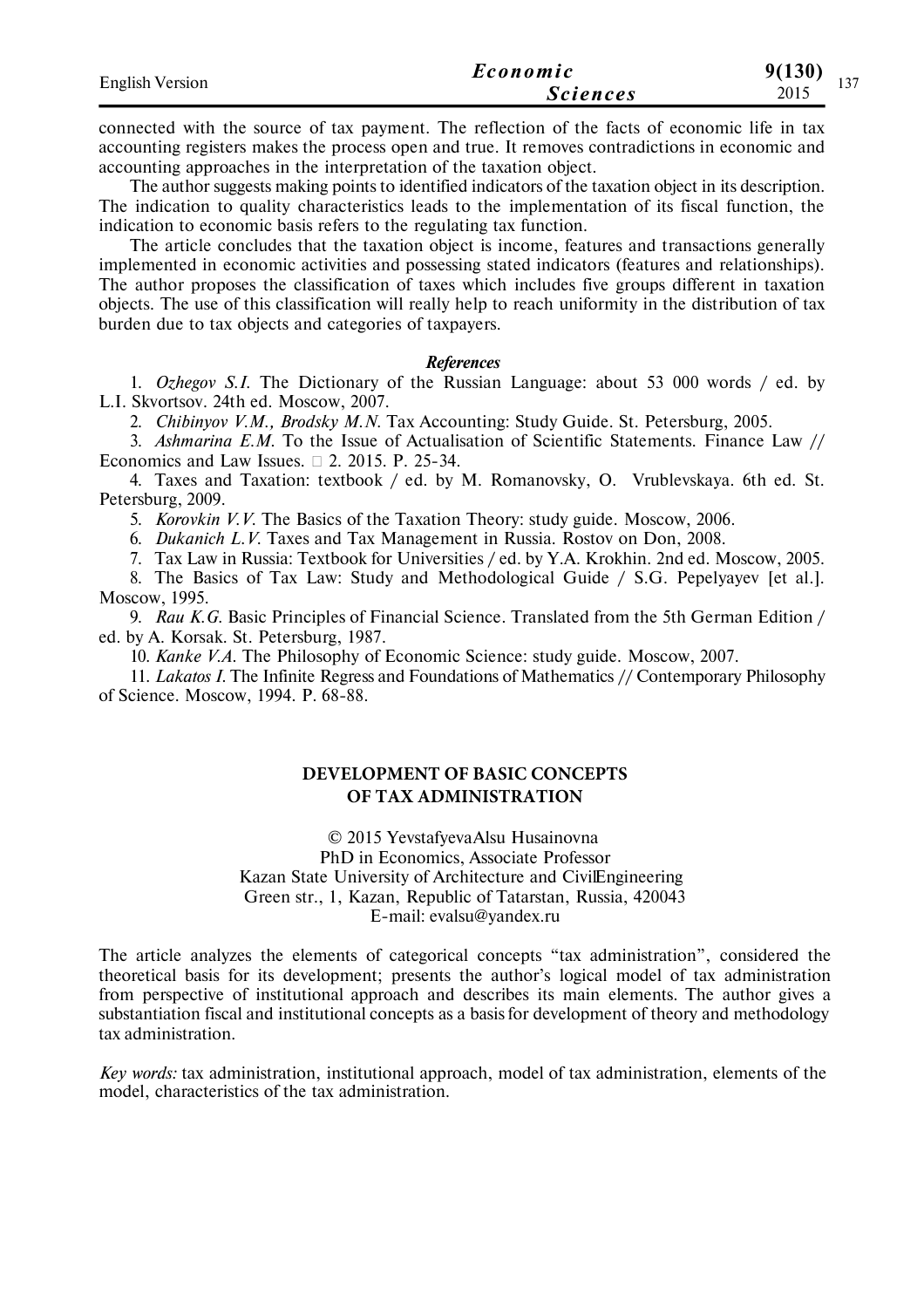|  | 138 English Version | Economic        | 9(130) |
|--|---------------------|-----------------|--------|
|  |                     | <b>Sciences</b> | 2015   |

## **TAX REGULATION OF SMALL BUSINESS DEVELOPMENT**

© 2015 Chotchaeva Madina Zulkarnaevna PhD in Economics North Caucasian State Humanitarian and Technological Academy Stavropolskaya str., 36, Cherkessk, Russia, 369000, Karachay-Cherkess Republic Е-mail:madinach@mail.ru

The main directions of tax regulation of small and medium entrepreneurship in the Russian Federation. The role of special tax treatment in the tax system at the Federal and regional level (KCR).

*Key words:* tax regulation, tax holiday, small and medium businesses, special tax regimes, Karachay-Cherkess Republic.

#### *References*

1. Problemy nalogooblozhenija malogo biznesa [Problems of small business taxation] / V.A. Filjov [i dr.] // Molodjozh' Sibiri - nauke Rossii. Materialy mezhdunarodnoj nauchno-prakticheskoj konferencii. 2015. S. 346-348.

2. Sostojanii malogo i srednego predprinimatel'stva v gosudarstvah - uchastnikah SNG (informacionno-analiticheskij obzor. 2015g.) [On the state of small and medium-sized businesses in the states - participants of the CIS (information-analytical review. 2015)]. URL: http://smb.gov.ru/ statistics/navy/analitic/16043.html/

3. *Sarycheva O.A., Plahov A.V.*Problemy I puti sovershenstvovanija nalogooblozhenija malogo biznesa [Problems and ways to improve the taxation of small business] // Innovacionnaja jekonomika: perspektivy razvitija I sovershenstvovanija. 2015.  $\Box$  2 (7). S. 236-238.

4. *Malikova A.A.*Ocenka jeffektivnosti nalogooblozhenija sub#ektov malogo biznesa v rossii [Evaluating the effectiveness of the taxation of small business in Russia] // Obshhestvo v jepohu peremen: sovremennye tendencii razvitija : materialy Mezhdunar. nauch. konf. studentov, aspirantov I molodyh uchenyh, provodimoj v ramkah II Mezhdunar. Foruma studentov, aspirantov I molodyh uchenyh "Upravljaem budushhim!" / Sibirskij institute upravlenija - filial RANHiGS. Novosibirsk, 2014. S. 174-175.

#### **PROBLEMS AND APPROACHES TO MANAGEMENT OF BUDGET PLANNING AND THE INTERBUDGETARY RELATIONS AT THE REGIONAL LEVEL**

© 2015 Dikaeva Zheina Ahmedovna Russian State Social University Wilhelm Pieck str., 4, b. 1, Moscow, Russia, 129226 E-mail: jayna19@mail.ru

Relevance of formation of the budgetary strategy in the territory of the subject of the Russian Federation is caused by need to coordinate operational budgetary decisions to long-term goals and problems of the budgetary policy. However about the budgetary strategy as about the effective instrument of strategic management, began to speak quite recently. For the first time the President of the Russian Federation noted need of development of the strategic document in the field of regional finance in the budgetary message to Federal Assembly in 2008. The budgetary strategy had to become a real step on the way to increase of efficiency of expenses and, at the same time, act as a limiting factor for their unreasonable growth. It is supposed that key parameters of the budgetary system, long-term risks and target reference points for which achievement it is necessary to mobilize all regional resources had to be the content of strategy.

*Key words:* problems of management, approaches to management, budget planning, interbudgetary relations, budgetary strategy, Chechen Republic, budgetary policy.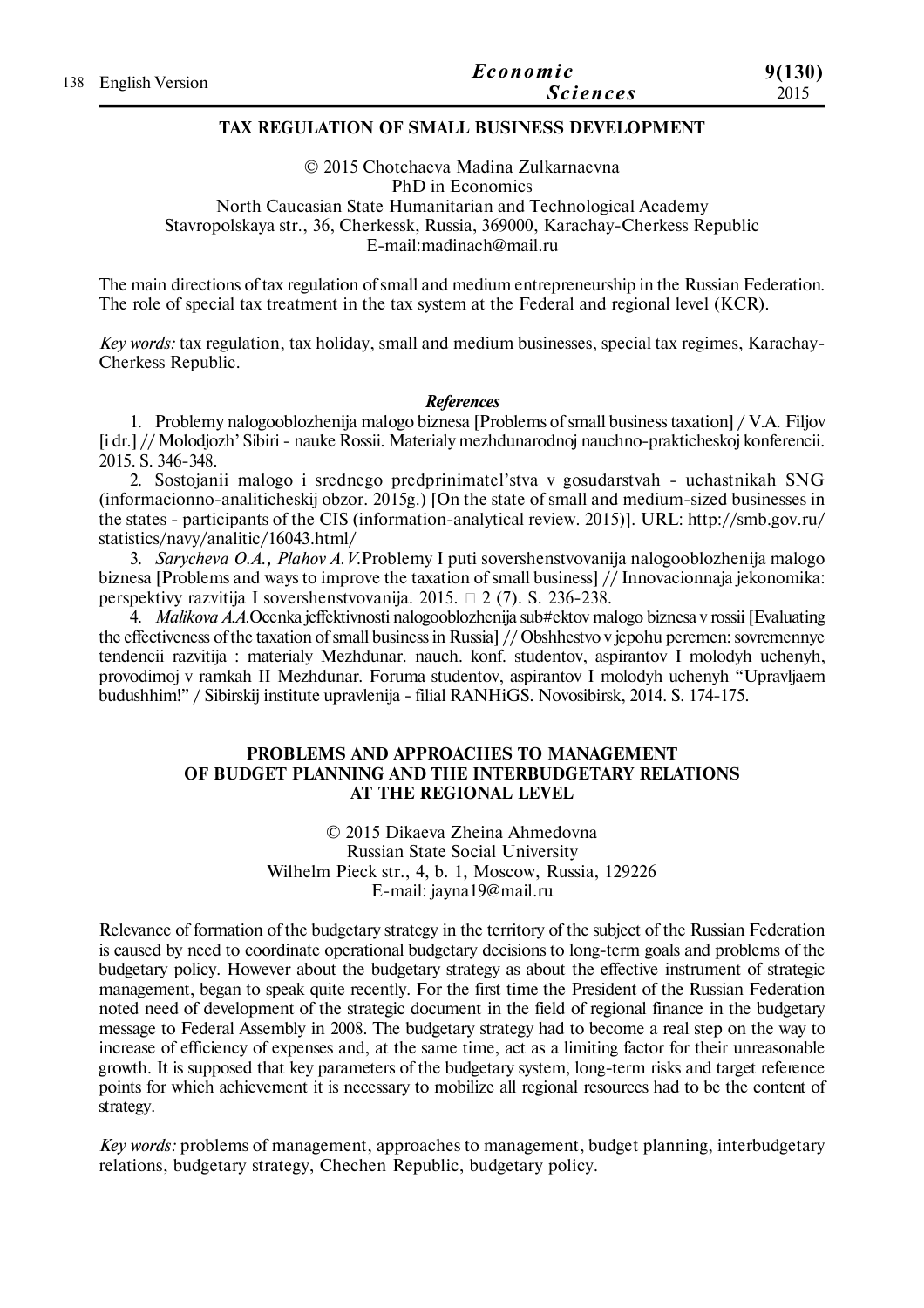| English Version | Economic        | 9(130) |     |
|-----------------|-----------------|--------|-----|
|                 | <b>Sciences</b> | 2015   | 139 |
|                 |                 |        |     |

## **CREDIT PORTFOLIO OF COMMERCIAL BANK: THE PARADIGM OF MODERN ASPECTS**

© 2015 Yanov Vitaly Valeryevich Volga State University of Service Gagarin str., 4, Tolyatti, Samara region, Russia, 445677 E-mail: kaf\_fin@tolgas.ru

Identification of a credit portfolio of Bank as uniform object management enables you to structure not only the individual loans included in its composition, but also the portfolio as a whole. This approach allows to influence the formation of the structure of the portfolio of higher quality.

*Key words:* credit portfolio, credit, portfolio, structure of portfolio, quality of a portfolio.

The quality of the loan portfolio of a commercial Bank, improving its quality, is determined by the complex properties, enabling the Bank to fulfill its tactical and strategic objectives on this portfolio, to exercise its functions on crediting of economic entities in accordance with the requirements of the regulations and the regulator. Credit portfolio of commercial banks as the aggregate granted by the Bank loans and other claims of credit nature for a certain period of time, is a single object and evaluated using the relationship indicators such as risk level, profitability, liquidity.

Risk assessment of the loan portfolio depends on the degree of credit risk of individual loans portfolio, diversification of its structure by different criteria, the most important is sectoral and geographical diversification, and differentiation of borrowers or groups of related borrowers. Structuring of obligations of managing subjects is carried out in the differential treatment of debt obligations. The combination of all these performance ratios in the complex, formative assessment of the quality of the loan portfolio must be considered together to determine the optimal ratio between them, i.e. to create a loan portfolio maximum level of profitability and liquidity for a given level of risk or the minimum risk portfolio at fixed values of profitability and liquidity. Therefore, it is necessary to form a diversified loan portfolio of specified quality in accordance with the needs of the real economy.

#### *References*

1. *Girkina N.I.* Loan portfolio - the strategy and tactics of the credit policy of the Bank // Economic Sciences. 2011. 5 (78). P. 302-305.

2. *Sabirov M.Z.* Credit portfolio of commercial banks : author. dis. ... candidate. Econ. Sciences: 08.00.10. Moscow, 1999.

3. On the procedure of formation by credit organizations of reserves on possible losses on loans, loan and similar debts : the position of the Central Bank of the Russian Federation dated No. 254-P 26 March 2004. : [in ed. of the Bank of Russia dated 15 apr. 2013 with am. No. 2993-U] : [made by the Bank of Russia's instruction dated 3 June 2010 No. 2459-U] // ConsultantPlus: Ref. The legal system.

4. Large economic dictionary : 220,000 terms / ed. and comp. A.N. Azrilian [et al.]; ed. by A.N. Azrilian. Moscow, 1999.

5. Banking : the textbook / ed. G.G. Korobov. Moscow, 2003.

6. *Shirinsky E.B.* Operation of commercial banks and foreign experience. Moscow, 1993.

7. Banking. Management and technology: textbook for students enrolled on economic specialties / ed. A.M. Tavasiev. Moscow, 2005.

8. *Pitaev A.P.* Risk analysis of the loan portfolio of Volga region Bank of Sberbank of Russia for loan to individuals // Economics and Law Issues. 2011. No. 1. P. 251-254.

9. *Morsman E.M.* Management of credit portfolio. Moscow, 2004.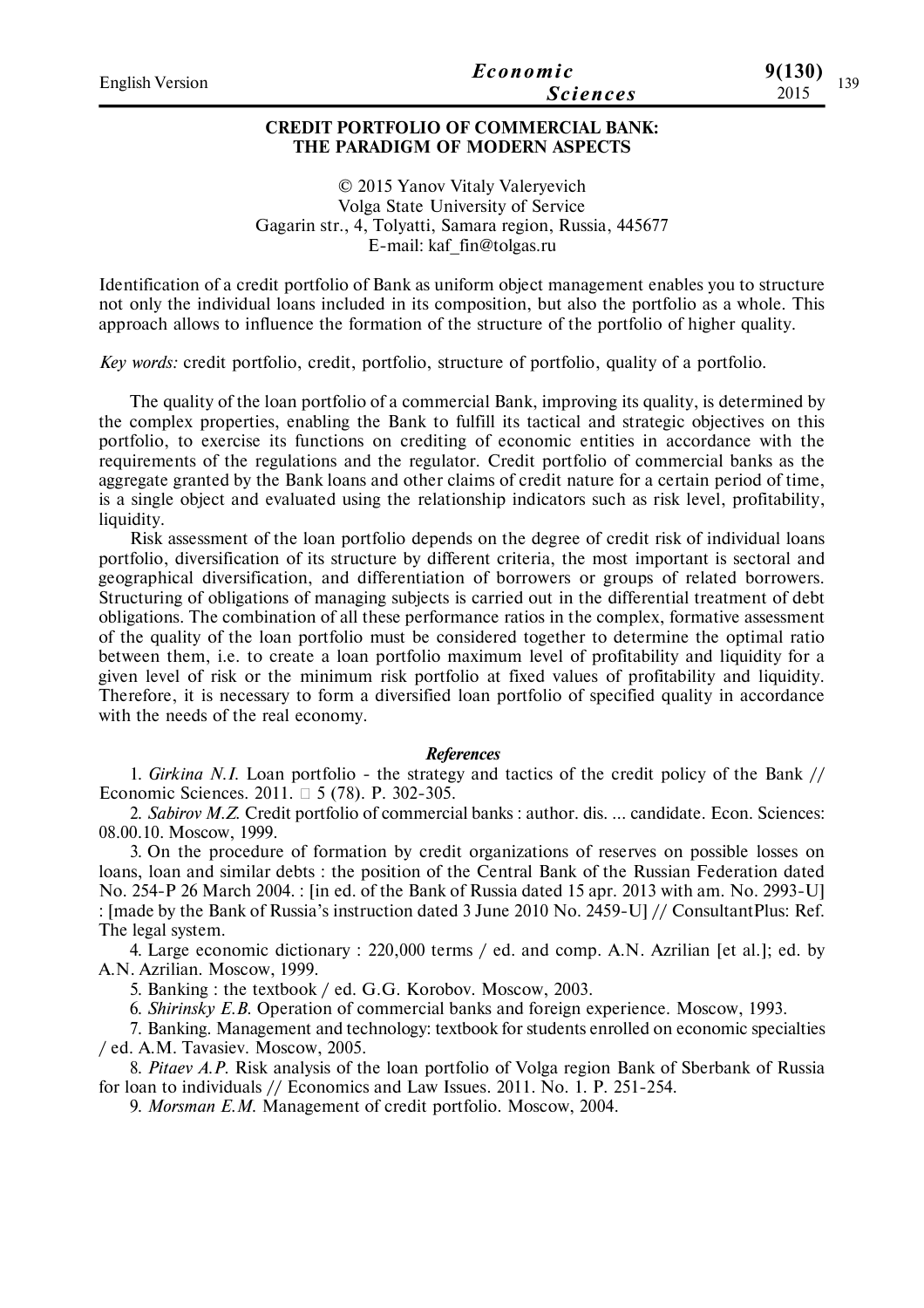|  | 140 English Version | Economic        | 9(130) |
|--|---------------------|-----------------|--------|
|  |                     | <i>Sciences</i> | 2015   |

#### **DEVELOPMENT OF LEASING RELATIONS IN CONDITIONS OF REGIONAL INVESTMENT POLICY**

© 2015 Tsaregorodtsev Dmitriy Igorevich Volga State University of Technology Lenin sq., 3, Yoshkar-Ola, Republic of Mari El, Russia, 424000 E-mail: nkc.yola@gmail.com

The article deals with the legal and regulatory framework for leasing activities carried out by leasing companies in the Mari El Republic. Characterized regulatory environment of leasing relations and shows the characteristics of regulatory legal acts of regional importance, based on which the support of leasing activity. The author gives a classification of the most popular leasing objects building and road machines.

*Key words:* leasing relations, investment environment, investment policies, legislative and regulatory framework, the classification of leasing objects.

# **BOOK KEEPING, STATISTICS**

### **THE RETROSPECTIVE OVERVIEW OF THE GLOBAL ECONOMIC STUDIES DEVOTED TO THE RELATIONSHIP BETWEEN A COMPANY'S VALUE AND VBM-INDICATORS**

© 2015 Minikeev Ruslan Tahirovich Financial University under the Government of Russian Federation Leningradsky prospect, 49, Moscow, Russia, 125993 E-mail: minikeev-rt@mail.ru

This article presents results of the empirical analysis of the largest studies conducted in order to find the tightness of the relationship between changes of well-known analytical indicators related to the value-based management concept (VBM-indicators) and the creation of a company's value. The author describes the basic premises used for such studies, reveals main results of them and critically examines the comparability of such results. The article ends by making assumptions about the reasons for the discrepancies in the results of the presented studies and concludes about the significance of the most well-known VBM-indicators in terms of describing the creation of a company's value.

*Key words:* economic analysis, indicator, overview, relationship, value-based management.

#### *References*

1. *Chen S., Dodd J.* Economic Value Added: An Empirical Examination Of A New Corporate Performance Measure // Journal of Managerial Issues. 1997. Vol. IX (3). Р. 318-333.

2. *Feltham G.D., Isaac G., Mbagwu C.* Perhaps EVA Does Beat Earninigs - Revisiting Previous Evidence // Journal OF Applied Corporate Finance. 2004. No. 16. Р. 83 - 88.

3. *Garvey Gerald T., Milbourn Todd T.* EVA versus Earnings: Does it matter which is more highly correlated with stock returns? // Working Papers in Economics / Claremont Colleges. 2000.

4. *Liang C., Yao M.* The Value-Relevance of Financial and Nonfinancial Information-Evidence from Taiwan's Information Electronics Industry // Review of Quantitative Finance and Accounting. 2005. No. 24. Р. 135 - 157.

5. The Use Of Traditional And Modern Value-Based Performance Measures To Evaluate Companies' Implemented And Future Strategies In The Greek Capital Market: The Case OF EPS And EVA / D. Maditinos [et al.] // Journal Of International Research Publications. 2007. No. 2. Р. 35 - 50.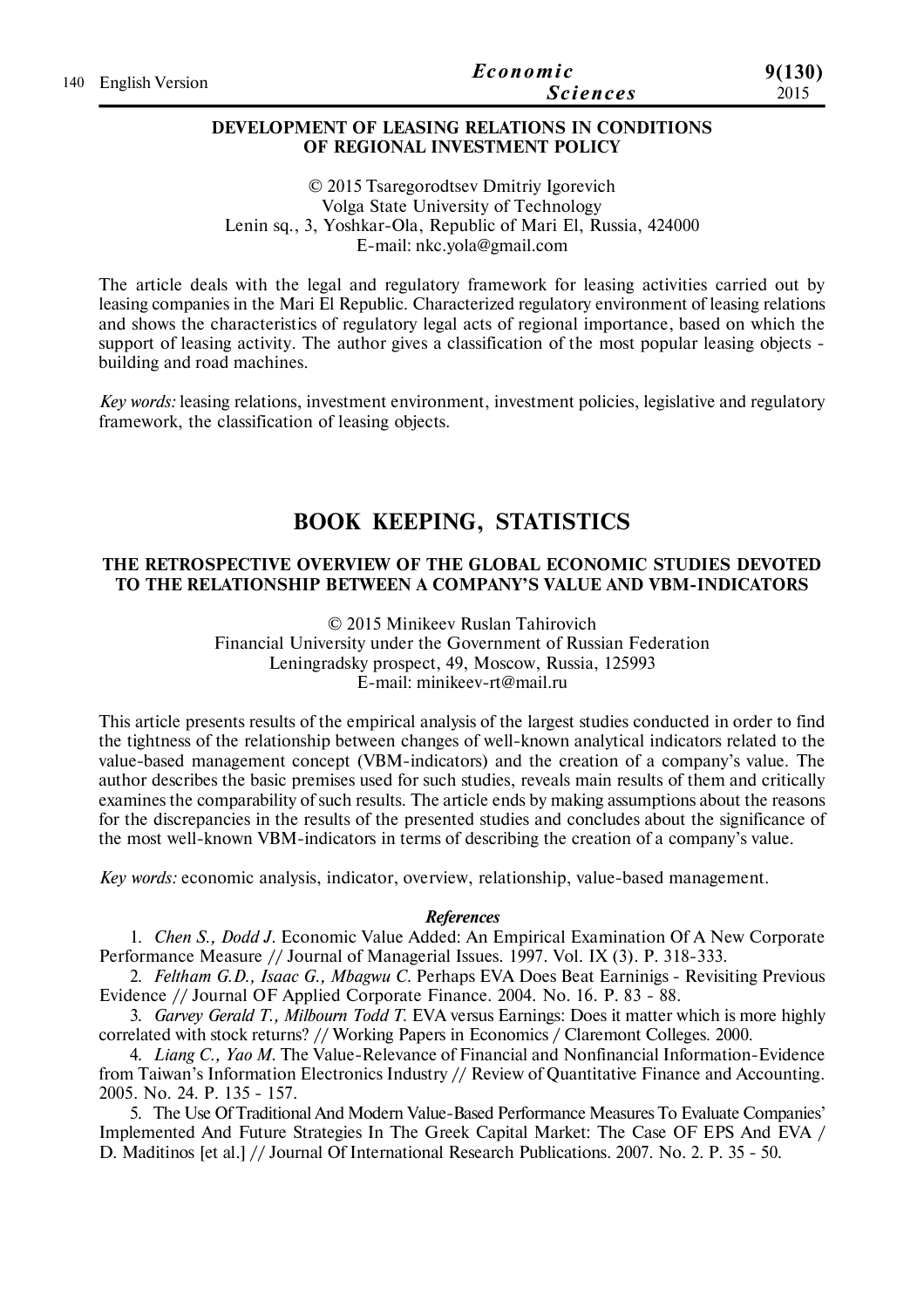| <b>English Version</b> | Economic        | 9(130) |
|------------------------|-----------------|--------|
|                        | <i>Sciences</i> | 2015   |

6. *Ross S.* The Economic Theory of Agency: the Principal's Problem // American Economic Review. 1973. Vol. 63, No. 2. P. 134-139.

### **STATISTICAL EVALUATION OF INDICATORS OF THE VALIDITY OF BANKS' INTERNAL RATINGS FOR THE CASE OF SMALL SAMPLES**

© 2015 Guskov Sergey Yurievich Economist Risk Department of the Bank ZENIT Banny per., 9, Moscow, Russia, 129110 © 2015 Levin Vladimir Vladimirovich PhD of Physico-Mathematical Sciences, Associate Professor Moscow State Technical University named after N. Uh. Bauman 2 Baumanskaya str., 5, b. 1, Moscow, Russia, 105005 E-mail: OET2004@yandex.ru

There are introduced statistical estimators of validity's indicators of bank internal ratings based on grouped data in the article. The significance levels for supposed interval confidence estimators are defined on the basis of exact distributions of the following statistics and could be used in a case of small sample when asymptotic distributions aren't applicable.

*Key words:* validity performances, binary classifier, internal bank rating, scoring, distribution function, confidence interval, cumulative accuracy profiles (CAP).

Supposed exact confidence bounds for validity's indicators of the bank internal rating (scoring) ROC, AUC, CAP, AR based on link between bank customer characteristics distribution of the frequency of hit into intervals grouping and distribution of independent Poisson random variables. The empirical distribution function  $F_{G}F_{B}$  "good" and "bad" clients on the levels of the internal rating (scoring) of the bank and the confidence bounds at specified levels of confidence are counstructed on the basis of data about customer characteristics and their link with "bad" customers (whose probability of default is high and unacceptable for the Bank) and "good" customers (those with probability of default acceptable to the bank). Based on these estimators we construct the corresponding estimators and confidence bounds for the indicators ROC, AUC, CAP, AR.

### **CONCEPTUAL APPROACHES TO THE AUTOMATION OF THE ADMINISTRATIVE ACCOUNT AND TENDENCIES OF ITS DEVELOPMENT IN THE AGRICULTURAL ENTERPRISES\***

© 2015 Ryzhova Lyubov Illarionovna PhD in Economics, Associate Professor Mari State University Lenin Square, 1, Yoshkar-Ola, Republic оf Mari El, Russia, 424000 E-mail: rli.2012@yandex.ru

This article focuses on the automation of the administrative account at the agricultural enterprises. Studied in detail the degree of automation of accounting of agricultural enterprises used computer programs, their advantages and disadvantages. The basic software for management accounting at the enterprises of agriculture, taking into account the technological features of the industry. It

<sup>\*</sup> This study was funded by the Russian Humanitarian Scientific Fund "Development of the concept and implementation of management accounting at the agricultural enterprises of the Republic of Mari El in an unstable financial situation". The project № 14-12-12003.